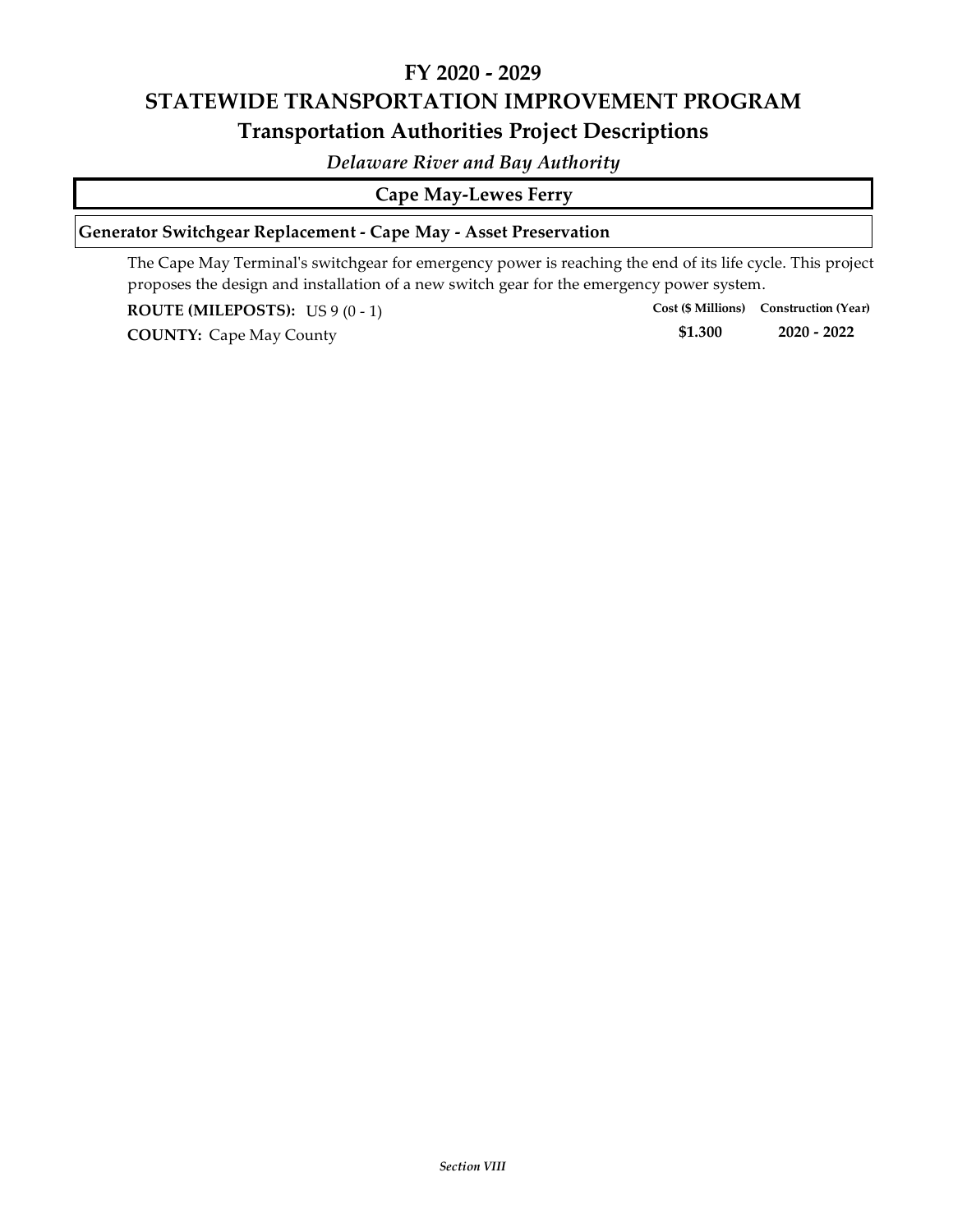# **FY 2020 ‐ 2029 STATEWIDE TRANSPORTATION IMPROVEMENT PROGRAM Transportation Authorities Project Descriptions**

*Delaware River and Bay Authority*

### **Delaware Memorial Bridge**

#### **1st Structure Safety Walk & Curb Drainage Retrofit‐ Safety**

The 1st structure currently has an open grate safety walk which allows water, road salts, and sand to corrode the sructural steel beneath the road level. This project programs the design and construction necessary to convert from an open grate safety walk to a solid surface.

| <b>ROUTE (MILEPOSTS):</b> I-295 $(0 - 0.73)$ |         | Cost (\$ Millions) Construction (Year) |
|----------------------------------------------|---------|----------------------------------------|
| <b>COUNTY: Salem County</b>                  | \$2.200 | 2020 - 2021                            |

#### **Advance Steel Repair**

There are known steel deficiencies in areas of the Delaware Memorial Bridge superstructure where the steel will be blast cleaned and painted from bare steel. This project proposes to identify and correct these deficiencies in advance of planned painting projects.

**\$5.000**

**Cost (\$ Millions) Construction (Year)**

**ROUTE (MILEPOSTS):** I‐295 (0 ‐ 0.73)

**COUNTY: 2019 ‐ 2023** Salem County

### **Approach Pavement Repair ‐Asset Preservation**

Large sections of hot mix pavement in the northbound direction are 12 or more years old, showing signs of distress, and have reached the end of the their useful life. This project will remove the wearing surface and install a fresh wearing course in sections over a three year period.

| <b>ROUTE (MILEPOSTS):</b> I-295 $(0 - 0.73)$ |         | Cost (\$ Millions) Construction (Year) |
|----------------------------------------------|---------|----------------------------------------|
| <b>COUNTY: Salem County</b>                  | \$3.500 | 2019 - 2023                            |

## **Delaware Memorial Bridge Deck repair and Ultra High Performance Concrete Evaluation (NB Structure)‐Asset Preservation**

Delaware Memorial Bridgeʹs structures exhibit minor deck cracking and delamination as well as potholes due to age and heavy truck volumes. This project proposes to demonstrate a proof of concept for Ultra Hig Performance Concrete (UHPC) overlays on the decks of the Delaware Memorial Bridge. As part of this project, area will be identified on the bridge where UHPC overlays can be installed and cores taken for testing and evaluation.

| <b>ROUTE (MILEPOSTS):</b> I-295 $(0 - 0.73)$ |          | Cost (\$ Millions) Construction (Year) |
|----------------------------------------------|----------|----------------------------------------|
| <b>COUNTY: Salem County</b>                  | \$21.500 | 2019 - 2022                            |

#### **Fall Preventing Fencing ‐ Safety**

This project proposes to install anti‐climb mesh fencing along both spans of the Delaware Memorial Bridge **\$22.000 COUNTY: 2020 ‐ 2022** Salem County **ROUTE (MILEPOSTS):** I‐295 (0 ‐ 0.73) **Cost (\$ Millions) Construction (Year)**